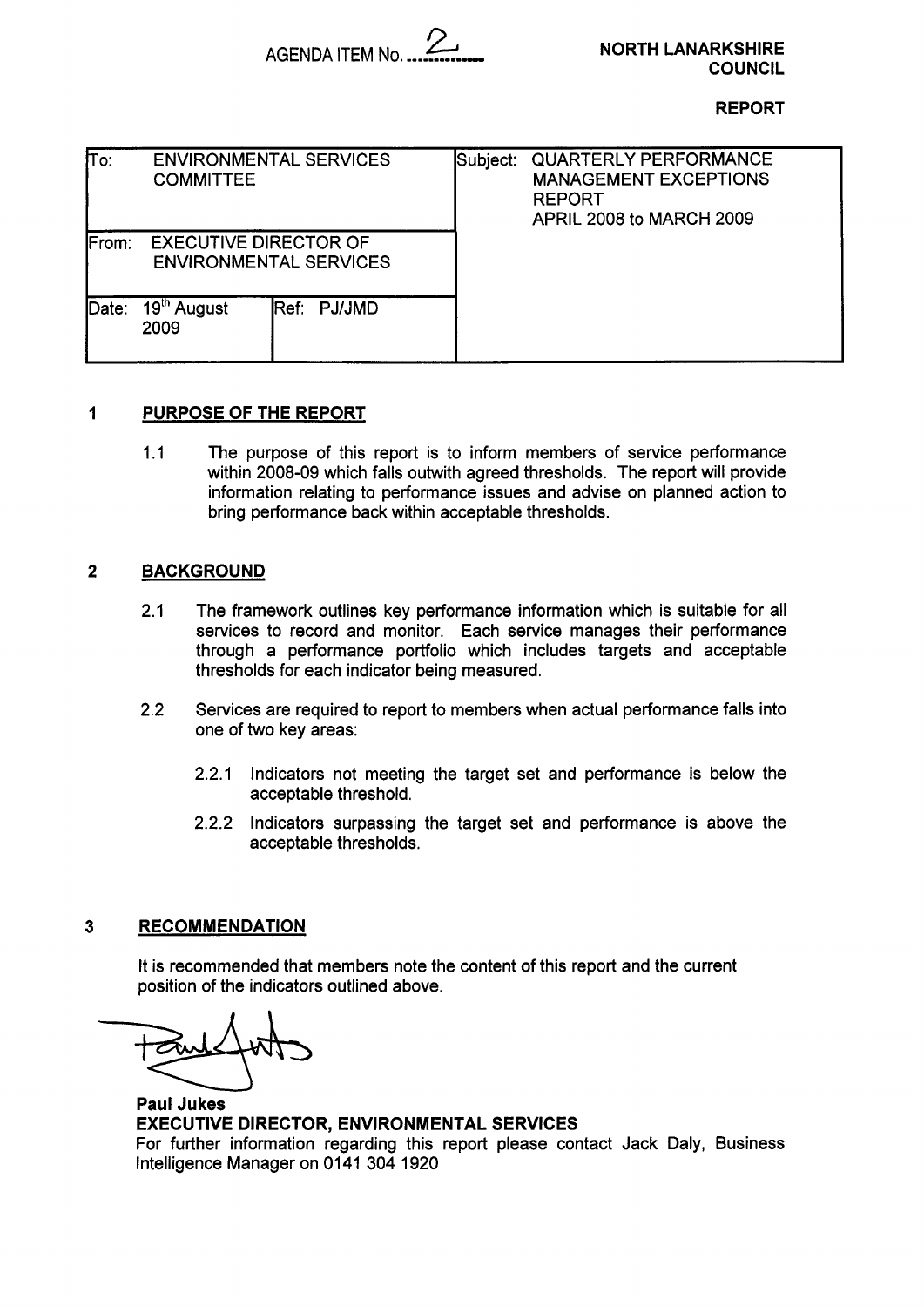## **1 FACILITY SUPPORT SERVICES**

### **1.1 Indicators Requiring Improvement**

### *Kev Service Measure*

## 1.1.1 Number of Davs Lost through sickness absence exmessed as a % of the total work davs available

| <b>Target</b> | Threshold | Actual | <b>Variance</b> |
|---------------|-----------|--------|-----------------|
| 5.8%          | $+/-0.5%$ | 6.46%  | $+0.66%$        |

Absence figures increased in the third quarter because of short-term absence relating to respiratory and viral infections.

This is a seasonal trend and consideration is being given to offering immunisation to key front line staff groups for future years. Discussion will be required to take this forward and reach an agreement but this should provide a positive effect on absence levels relating to short term respiratory and viral infections.

## **2 LAND SERVICES**

## **2.1 Indicators Surpassing Target**

*Statutow Performance Indicator* 

#### Number of complaints per 1000 households  $2.1.1$

| <b>Target</b> | Threshold | Actual | <b>Variance</b> |
|---------------|-----------|--------|-----------------|
| 60            | +/-6      | 46.    | $-13.9$         |

Positive performance reflects effective service monitoring which will continue

2.1.2 Percentage of recycled or municipal waste collected by the council

| Target | Threshold | Actual | <b>Variance</b> |
|--------|-----------|--------|-----------------|
| 32%    | $+/-3%$   | 39%    | $+7%$           |

Recycling rate has increased due to introduction of additional recycling schemes and increased landfill diversion of materials.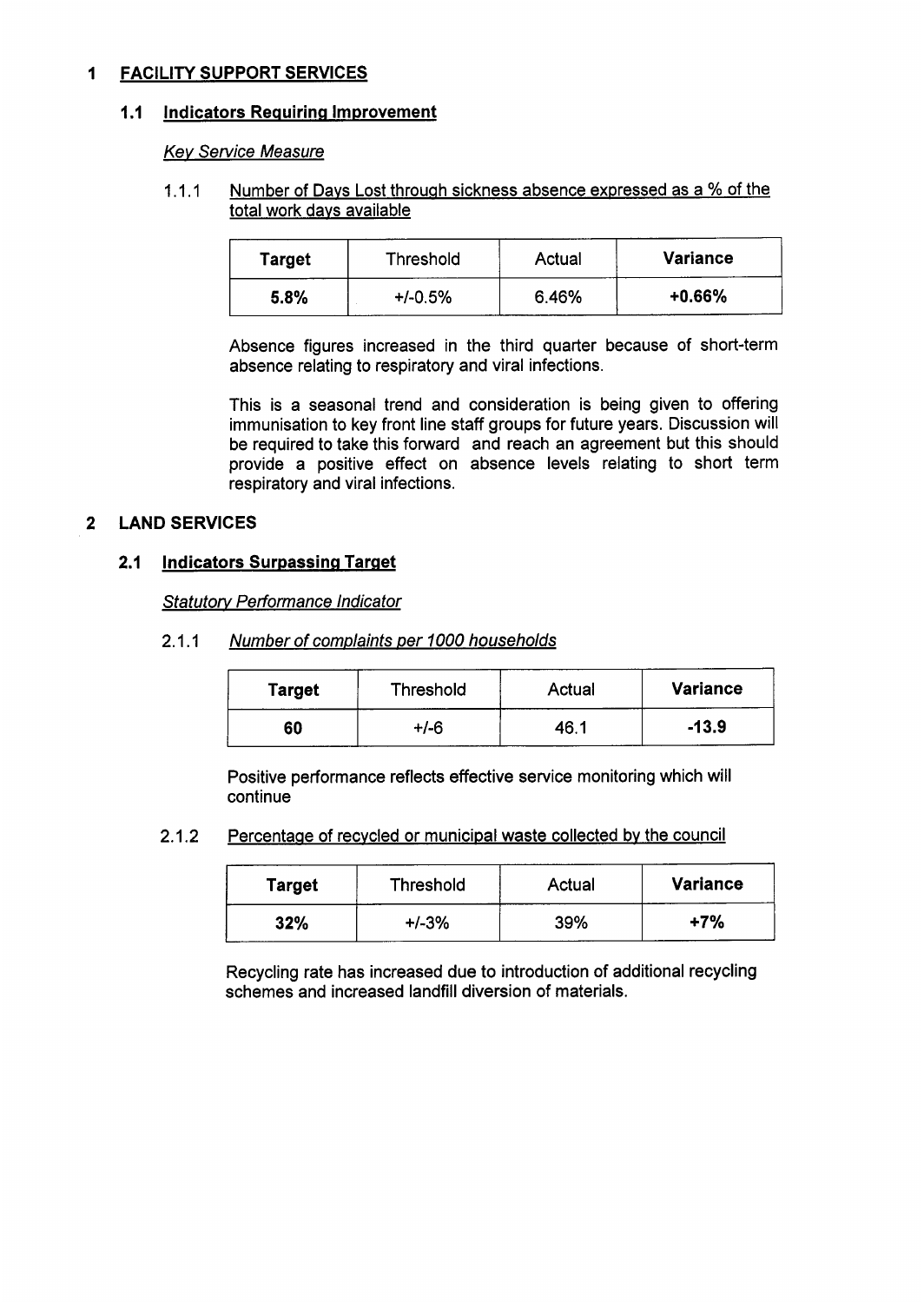# **2.2** Indicators Requiring Improvement

*Statutory Performance Indicator* 

#### $2.2.1$ Cost of Refuse Disposal

| Target | <b>Threshold</b> | Actual | <b>Variance</b> |
|--------|------------------|--------|-----------------|
| £78    | +/-£1.80         | £89.55 | $+£11.55$       |

Increases due to general increases in costs related to disposal operations, e.g. additional repairs to Auchinlea, increase in **LF** tax and revaluation of assets

## **2.3 Indicators Surpassing Target**

## *Key Service Measures*

## 2.3.1 Percentage of landscape services operating met from fee

| <b>Target</b> | <b>Threshold</b> | Actual | <b>Variance</b> |
|---------------|------------------|--------|-----------------|
| 68%           | +/- 10           | 100%   | + 32%           |

Positive performance reflects effective service monitoring which will continue.

# **3 PROTECTIVE SERVICES**

# **3.1 Indicators Surpassing Target**

## *Key Service Measure*

3.1.1 Invoices paid within 30 calendar days of receipt (%)

| Target | <b>Threshold</b> | Actual | <b>Variance</b> |
|--------|------------------|--------|-----------------|
| 82.6%  | +/ - 5           | 88.02% | $+5.42%$        |

Positive performance reflects effective service monitoring which will continue

# **3.2** Indicators Requiring Improvement

## *Sfafuforv Performance Indicator*

3.2.1 Non- domestic Noise Complaints - Average time to institute formal action /davs)

| Target  | <b>Threshold</b> | Actual      | <b>Variance</b> |
|---------|------------------|-------------|-----------------|
| 10 days | $+/-3$ days      | $22.5$ days | $+12.5$ days    |